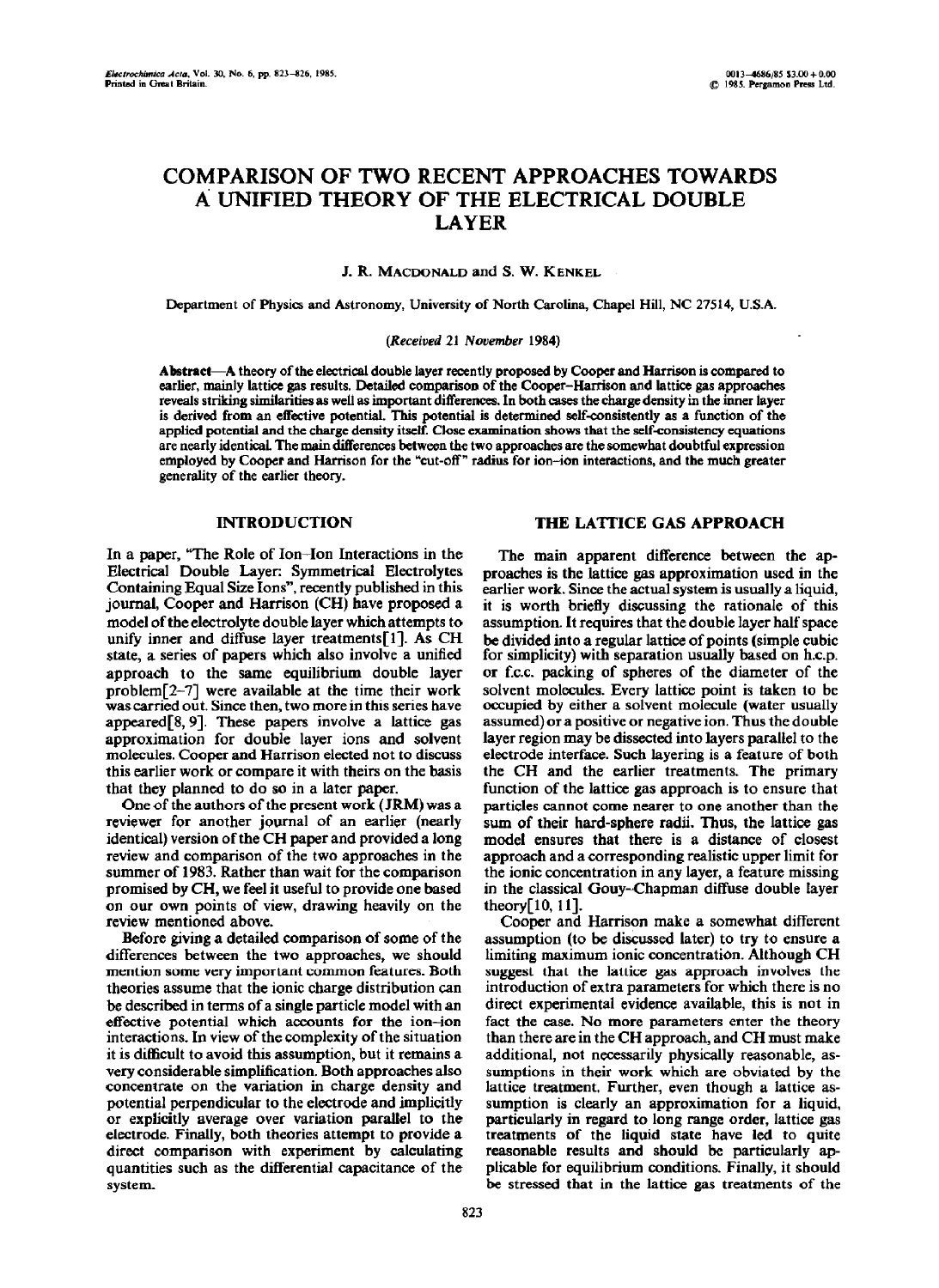earlier work the lattice structure does not enter appreciably for conditions within a planar layer perpendicular to the electrode except in ensuring a finite, maximum charge concentration in the layer. Both the earlier work and that of CH are one-dimensional treatments with the dimension of interest perpendicular to the electrode. Conditions within a layer are averaged and only the average charge of a layer enters the actual calculations.

# THE COOPER-HARRISON APPROACH

Although the CH work is entitled, "The Role of Ion-Ion Interactions in the Electrical Double Layer", these authors do not actually consider this topic in depth. Only a fully microscopic many body theory can properly treat such interactions. By contrast, CH make such stringent approximations that they end **up** assuming that only ion-ion interactions within a certain cutoff radius of a **given** ion are important. Furthermore, their final Coulomb interaction expression effectively assumes that there are no other ions within this radius, so that the effective interaction potential is that arising from the difference between a uniform sheet of charge and a uniform sheet of charge with a circular hole in it. They state that they make this assumption "in the absence of more detailed information concerning the effective ion-ion interaction within the layer". Surely, however, in the absence of this information one should be cautious in formulating a theory about the role of such interactions!

The use of a sheet of charge with a circular hole in it in treating ionic double layer models was introduced by Grahame[12], and it, and generalizations of it, are considered in great detail in[13]. In Grahame's case the hole radius  $R_0$  is given by  $\pi R_0^2 N_s = 1$ , a radius derived directly form the average area available for a single charge. Here  $N_s$  is the average two-dimensional number density of charge in a given layer, and the Grahame cut-off approach was introduced to account approximately for single imaging effects  $[13]$ .

Cooper and Harrison use an order of magnitude argument based on energy to derive an expression for the hole radius

$$
R_0 = e^2/4\pi\epsilon_0 \epsilon_r^* kT, \qquad (1)
$$

where  $\varepsilon^*$  is an effective transverse dielectric constant mediating ion-ion interactions within a given **layer.**  They consider various specific values for  $\varepsilon_r^*$  varying from 20 to 78, the approximate value for bulk water at room temperature. Equation (I) leads to  $R_0 \cong 570/\epsilon^*$  A at 20°C. Thus for  $\epsilon^* = 78$ ,  $R_0 \approx 7.3$  A, not greatly larger than the diameter of a water molecule. It seems exceedingly unrealistic to use a value of  $\varepsilon_r^* = 78$  here since clearly not enough water molecules can surround a given ion at reasonable ionic concentrations to lead to bulk water effects in its immediate neighbourhood. In addition, the water molecules which form the hydration sheath of a given ion in the first layer next to the electrode are in extremely high electric fields. If **a** dielectric constant different from **unity** is to be used at all in the Coulomb interaction formula. rather than a treatment which considers permanent and induced dipoles discretely[8,9], it is more plausible to use a completely

saturated value of 5 or 6 for  $\varepsilon^*$ , (with water solvent), especially at high molarities and/or high applied potentials<sup>[8, 9, 13]. Notice, however, that the CH  $R_0$ </sup> does not depend on  $N_s$  and molarity at all. Further, this *R,* **does not** include the effects of steric interactions at all, and Equation (1) could possibly lead to an  $R_0$  value smaller than the hard-core limitation for highdielectric-constant materials at high temperatures.

**The** influence of laterally surrounding ions is accounted for in the CH treatment by adding to the bare potential of the layer next to the electrode a term

$$
\psi_{\text{CH}} = \sigma_1 R_0 / 2 \varepsilon_0 \varepsilon_r^*, \tag{2}
$$

where  $\sigma_1$  is the mean ionic charge density of the layer, a **quantity** taken to depend self-consistently on the total effective (average) potential at the layer. It is this term which CH designate as a mean field correction. But a **rather** similar term occurs in the earlier work, again determined self-consistently. For example, in[4] and  $[7]$  the added mean field term is (in the rationalized units employed by CH)

$$
\psi_M = \sigma_1 d/4 \varepsilon_0 \varepsilon_a, \qquad (3)
$$

where *d* is the diameter of a **solvent** molecule (setting the basic lattice spacing) and  $\varepsilon_a$  is the effective dielectric constant. If one sets  $\psi_{\text{CH}} = \psi_M$  one obtains

$$
\mathbf{R}_0 = (d/2)(\varepsilon_r^* / \varepsilon_a), \tag{4}
$$

leading to  $R_0$  equal to the solvent radius if  $\varepsilon_n = \varepsilon^*$ . Thus the mean field term of the earlier work may also be interpreted, if desired, in terms of a  $R_0$ , albeit as we shall see, a somewhat more plausible one than that of CH.

There is a curious difference between Equation (3) and Equation (2) with Equation (1) used for *Ro.* In the latter case

$$
\psi_{\text{CH}} = \sigma_1 e^2 / [(8\pi k) (\epsilon_0 \epsilon_r^*)^2], \tag{5}
$$

and we see that the CH **mean** field term involves  $(\epsilon_0 \epsilon_r^*)^{-2}$  rather than the more plausible and usual  $(\epsilon_0 \epsilon_r^*)^{-1}$  dependence such as that of Equation (3). It is difficult indeed to see how the effective lateral dielectric constant could act physically to reduce the **feedback**  potential correction by more than a single factor of  $\varepsilon_r^*$ . A brief simplistic but discrete treatment of lateral "dielectric constant" effects appears in[13].

The only new feature of the CH work of significance is their expression for the cut-off radius, Equation (1). But as we have seen above, it leads to rather implausible results which certainly would require **more**  detailed justification before acceptance. Further, CH make the rather dubious assumption of **a** possibly different effective dielectric constant for lateral and for transverse directions. In the double layer situation, where most processes of interest occur within a few tens of **Angstroms** of the electrode, it is far better not to introduce a dielectric constant at all, even a saturated one, as in some of the earlier work, but to employ as discrete a treatment as possible. In [S] and [9], we have analysed a unified double layer model which goes further than **before** toward this goal and replaces the approximate treatment of solvent molecule dipoles of finite size of  $7$ ] by a more accurate approach which also includes some attention to solvent ion polarizability as well. This treatment applies not just for the first layer next to the electrode but for all the layers of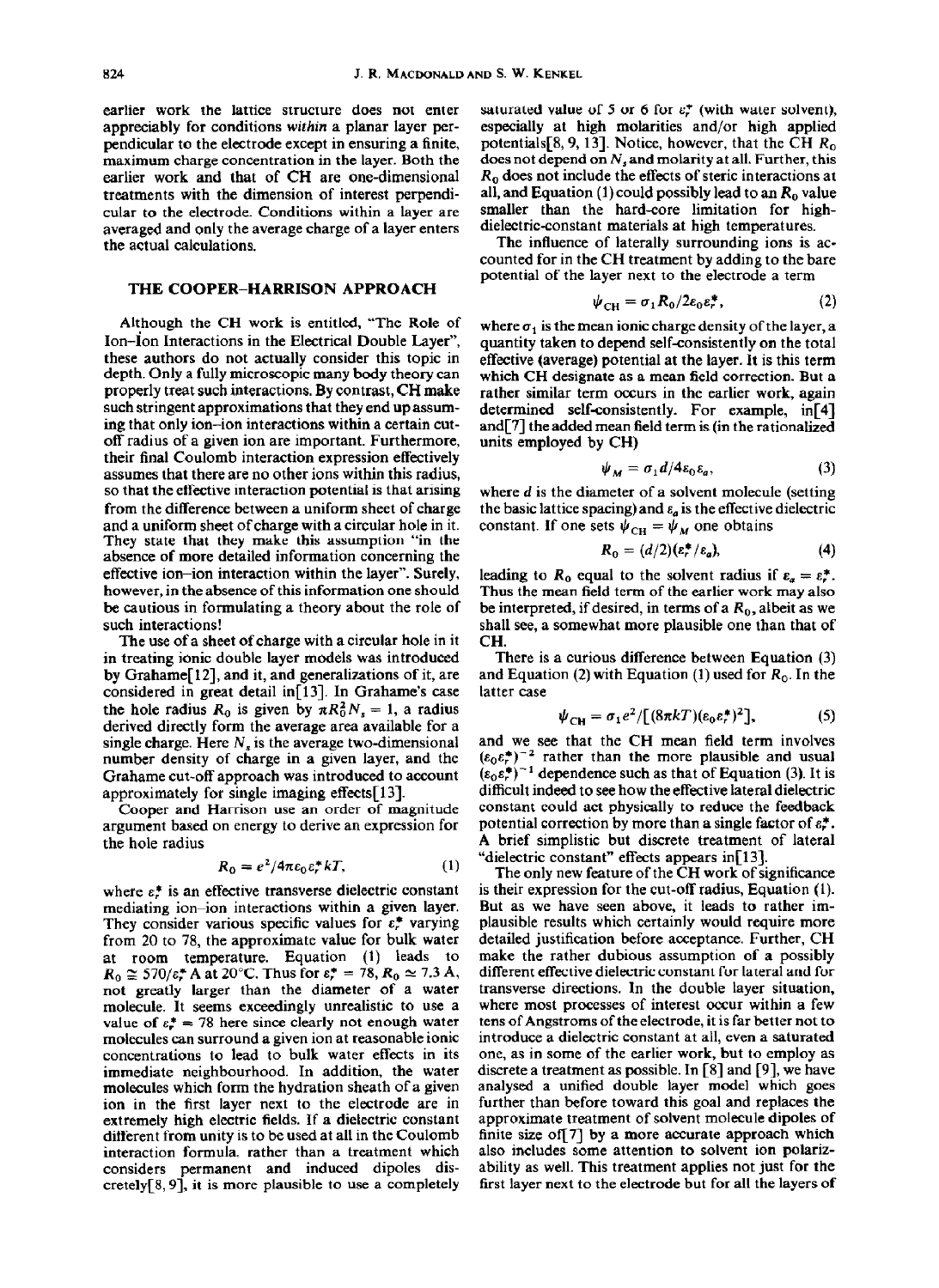**the material. It is thus doubly** self consistent. First, the added mean field term is required to be self consistent and, in addition one must determine the potential difference across the layer by iteration to make it consistent with the assumed electrode charge (or vice versa).

Some of the differences and the similarities of the various approaches are summarized in Table 1. Incidentally, the specific added mean field term of Equation (3) is required by simple electrostatics but does not appear in the CH treatment and is replaced by the alternate expression **of Equation (5). Because the mean field terms** appear in self-consistency equations ("negative feedback") for the effective potential their effects are more similar, **however,** than would otherwise be the case. In fact, the CH graphical and numerical differential capacitance results are not greatly different from those in the earlier work, **excluding those** of[ X] and[ 91. But the differences in how the effective dielectric constant appears (see above) and in its assumed values and the direct temperature dependence of Equation (5) not present in Equation (3) certainly lead to somewhat different behaviour, behaviour possibly worth trying to distinguish experimentally. **However,** much of the differences will be **swamped** by the need to include at **least**  a narrow charge-free region thicker than a single ionic radius between the effective electrical surface of the electrode and the double layer[7-9]. The physical basis for this extra thickness may be the quantum mechanical "spiltover" of the electron wave functions in the metal, a non-local field effect[14]. This inner layer is required with any current theory in order to achieve adequate agreement with experiment.

## EXTENSIONS OF THE LATTICE GAS APPROACH

The domination of the total differential capacitance by that of the **inner** layer, which has been explicitly included in the older theories, emphasizes the great importance of the detailed structure of the solvent in this region. Fawcett $[15]$  has represented the solvent by multi-state permanent dipoles. Recently this idea has been combined with a jellium model for the metal electrode to include **non-local** field effects in work by Schmickler and Henderson[16].

Much of the microscopic modelling can be incorporated in the lattice gas approach, thereby providing a more unified theory of the electrical double layer. For example, the more realistic treatments of  $[8]$ and[9] indicate that when the length of the dipole associated with the permanent **dipole moment of the solvent molecule is taken finite rather than infinitesimal, as in the past, very** little **dielectric** saturation (as measured by saturation of the average dipole moment) appears.

One weakness of our latest work is that **while it attempts to** treat the double layer problem in terms of discrete particles and processes, it nevertheless involves averages over each individual layer, blurring the effects of intra-layer ion-ion, ion-dipole, and dipole-dipole lateral interactions. We attempted to account for the effects of some of these lateral interactions by intro**ducing two adjustable parameters where pertinent in the equations. It** is our hope that future work will

|                                                                                                      | Table 1. Comparison of various models |                                  |                                                                                                                                     |
|------------------------------------------------------------------------------------------------------|---------------------------------------|----------------------------------|-------------------------------------------------------------------------------------------------------------------------------------|
| <b>cature</b>                                                                                        | kef[1]                                | $\text{Res}[2-7]$                | $Res[8-9]$                                                                                                                          |
| Mean field effects                                                                                   | Inner layer only                      | All layers                       | All layers                                                                                                                          |
| nteractions treated implicitly (mean field) Ion-ion repulsion + steric interaction Ion-ion repulsion |                                       |                                  | lon-ion repulsion                                                                                                                   |
| <b>Representation of solvent</b>                                                                     | Dielectric background                 | Semi-discrete                    | Semi-discrete                                                                                                                       |
| Model for solvent molecule                                                                           |                                       | Permanent dipole moment          | Permanent dipole moment (infinitesimal or                                                                                           |
| ffiect of the solvent                                                                                | Screening only                        | Screening, dielectric saturation | finite-length); induced moment<br>Screening, dielectric saturation, statistical com-<br>petition between ions and solvent molecules |
|                                                                                                      |                                       |                                  |                                                                                                                                     |